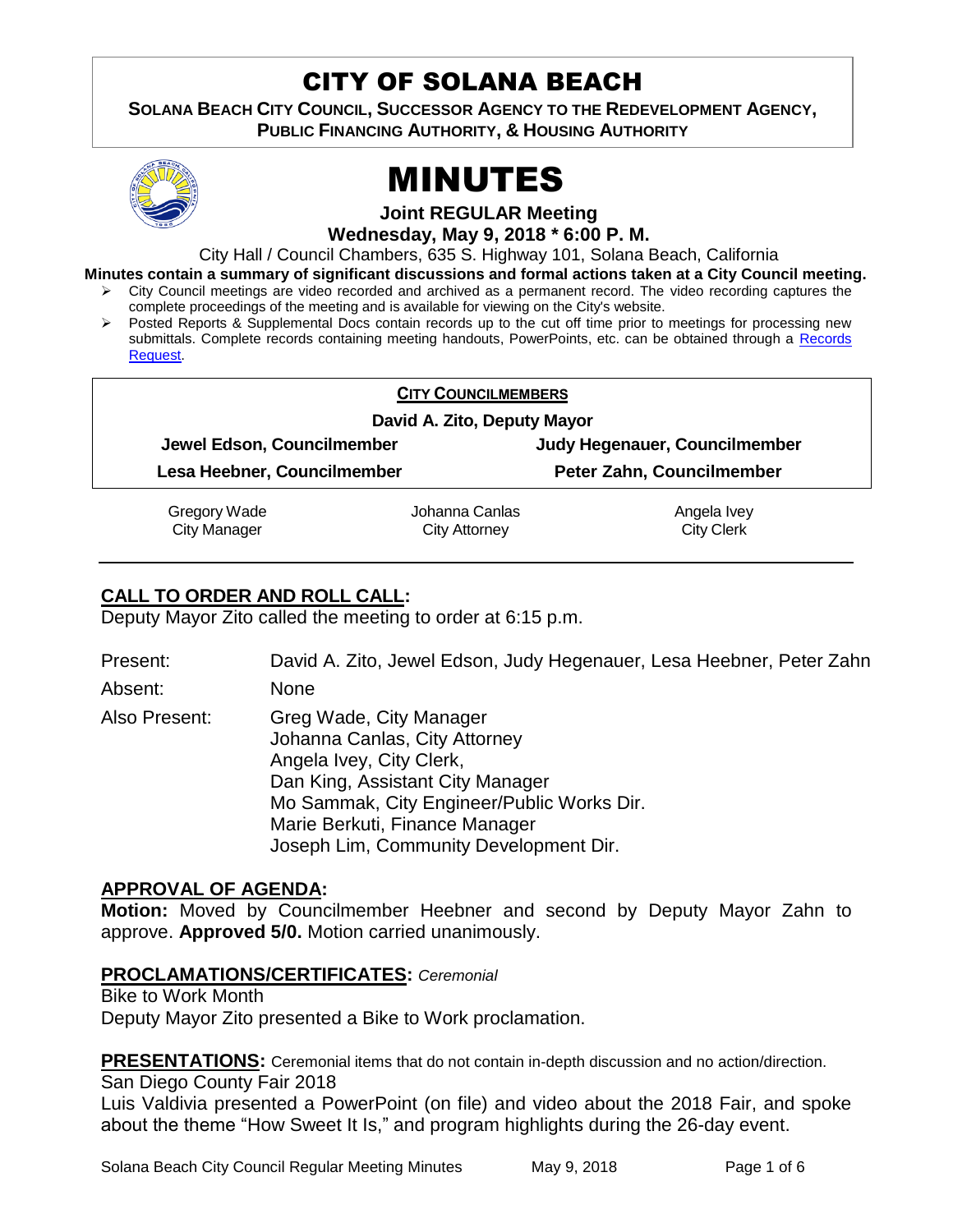# **ORAL COMMUNICATIONS:**

This portion of the agenda provides an opportunity for members of the public to address the City Council on items relating to City business and not appearing on today's agenda by submitting a speaker slip (located on the back table) to the City Clerk. Comments relating to items on this evening's agenda are taken at the time the items are heard. Pursuant to the Brown Act, no action shall be taken by the City Council on public comment items. Council may refer items to the City Manager for placement on a future agenda. The maximum time allotted for each presentation is THREE MINUTES (SBMC 2.04.190). Please be aware of the timer light on the Council Dais.

Patrick Germon spoke about his interest in starting surf camps in Solana Beach, the youth community's interest for a surf coach, his experience with local children with scholarships, personal endorsements from local organizations, his discussions with the Staff, and that all other cities already had surf camps.

Council and Mr. Germon's discussion included surf camps being a City-run program or a private program, programs open to the general public, and to have Staff further explore his proposed program and any potential barriers.

Isiah Titus said that he was a student trustee for Mira Costa College and spoke about their rugby team playing competitively this year and had won the National Championship in the Division 3 Gold Coast Conference among more experienced teams, the team was formed due to an inequity issue of many people of Samoan ancestry living in Oceanside not attending college and the need to get cities involved to start youth rugby teams in the area and announced an invitation to an event for Asian and Pacific Islander month, and passed out an event invitation.

Kristine Schindler spoke about Bike to School Day and that she walked with kids from Solana Vista to Skyline School, acknowledged Council for their efforts in promoting walking and biking to school.

# **COUNCIL COMMUNITY ANNOUNCEMENTS / COMMENTARY:**

*An opportunity for City Council to make brief announcements or report on their activities. These items are not agendized for official City business with no action or substantive discussion.* 

# **A. CONSENT CALENDAR:** (Action Items) (A.1. - A.6.)

Items listed on the Consent Calendar are to be acted in a single action of the City Council unless pulled for discussion. Any member of the public may address the City Council on an item of concern by submitting to the City Clerk a speaker slip (located on the back table) before the Consent Calendar is addressed. Those items removed from the Consent Calendar by a member of the Council will be trailed to the end of the agenda, while Consent Calendar items removed by the public will be discussed immediately after approval of the Consent Calendar.

# **A.1. Register Of Demands.** (File 0300-30)

Recommendation: That the City Council

1. Ratify the list of demands for April 7-20, 2018 [Item A.1. Report \(click here\)](https://solanabeach.govoffice3.com/vertical/Sites/%7B840804C2-F869-4904-9AE3-720581350CE7%7D/uploads/Item_A.1._Report_(click_here)_5-9-18.PDF)

Solana Beach City Council Regular Meeting Minutes May 9, 2018 Page 2 of 6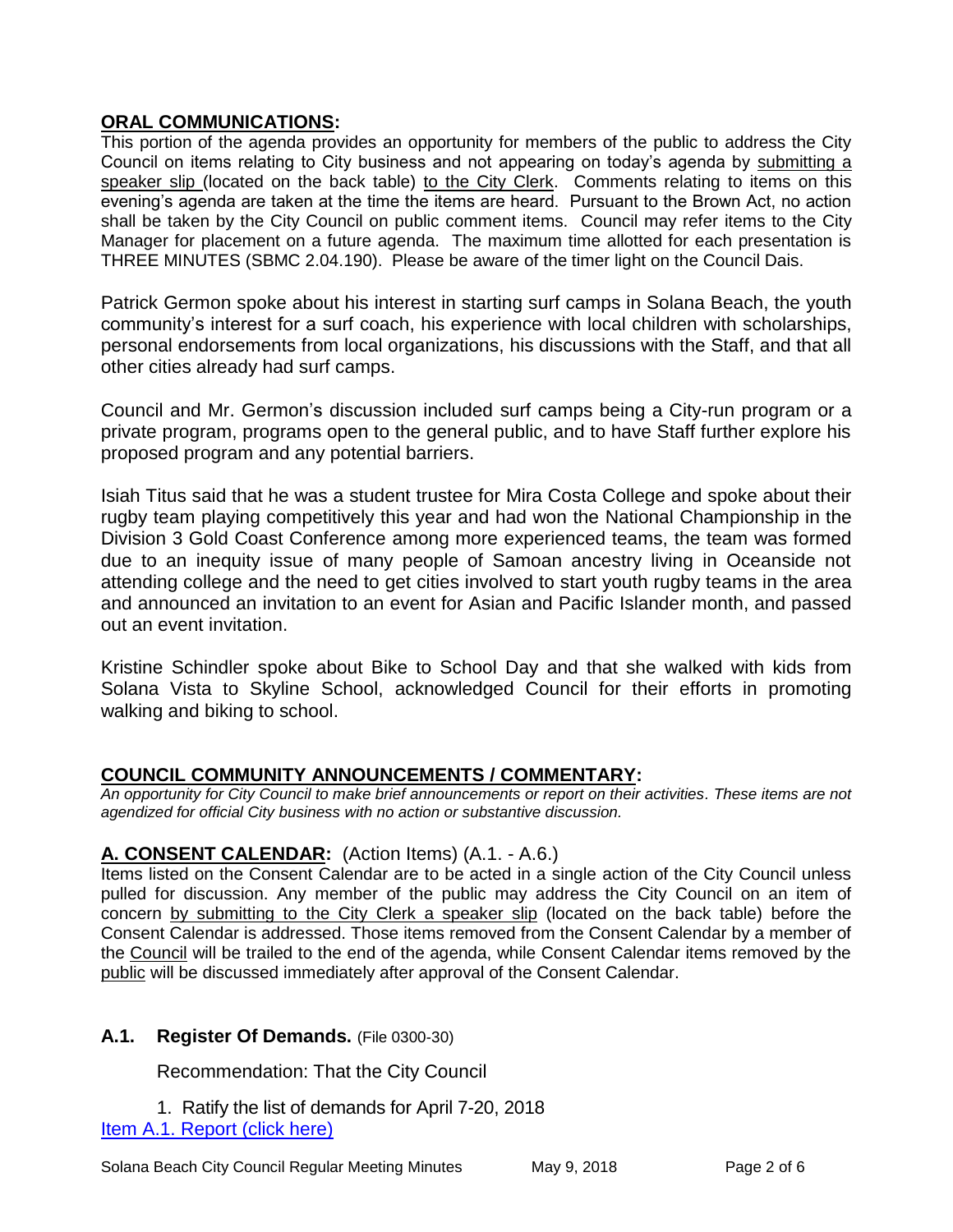*Posted Reports & Supplemental Docs contain records up to the cut off time, prior to the start of the meeting, for processing new submittals. The final official record containing handouts, PowerPoints, etc. can be obtained through a Records Request to the City Clerk's Office.* **Motion:** Moved by Councilmember Edson and second by Councilmember Heebner to approve. **Approved 5/0.** Motion carried unanimously.

# **A.2. General Fund Adopted Budget for Fiscal Year 2017-2018 Changes.** (File 0330-30)

Recommendation: That the City Council

1. Receive the report listing changes made to the Fiscal Year 2017-2018 General Fund Adopted Budget.

#### [Item A.2. Report \(click here\)](https://solanabeach.govoffice3.com/vertical/Sites/%7B840804C2-F869-4904-9AE3-720581350CE7%7D/uploads/Item_A.2._Report_(click_here)_5-9-18.PDF)

*Posted Reports & Supplemental Docs contain records up to the cut off time, prior to the start of the meeting, for processing new submittals. The final official record containing handouts, PowerPoints, etc. can be obtained through a Records Request to the City Clerk's Office.* **Motion:** Moved by Councilmember Edson and second by Councilmember Heebner to approve. **Approved 5/0.** Motion carried unanimously.

#### **A.3. 2018 Street Maintenance and Repairs Project.** (File 0330-30)

Recommendation: That the City Council

#### 1. Adopt **Resolution 2018-046**:

- a. Approving the list of streets scheduled for maintenance and repairs as part of the 2018 Street Maintenance and Repairs Project.
- b. Authorizing the City Engineer to advertise for construction bids for the 2018 Street Maintenance and Repairs Project.

## [Item A.3. Report \(click here\)](https://solanabeach.govoffice3.com/vertical/Sites/%7B840804C2-F869-4904-9AE3-720581350CE7%7D/uploads/Item_A.3._Report_(click_here)_5-9-18.PDF)

*Posted Reports & Supplemental Docs contain records up to the cut off time, prior to the start of the meeting, for processing new submittals. The final official record containing handouts, PowerPoints, etc. can be obtained through a Records Request to the City Clerk's Office.* **Motion:** Moved by Councilmember Edson and second by Councilmember Heebner to

approve. **Approved 5/0.** Motion carried unanimously.

#### **A.4. Administrative Policy No. 23 – Zero Tolerance Alcohol and Drug Use Policy.** (File 0100-90)

Recommendation: That the City Council

1. Approve **Resolution 2018-047** adopting the updated Administrative Policy No. 23 – Zero Tolerance Alcohol and Drug Use Policy and authorizing the City Manager to make any subsequent changes to the Policy.

[Item A.4. Report \(click here\)](https://solanabeach.govoffice3.com/vertical/Sites/%7B840804C2-F869-4904-9AE3-720581350CE7%7D/uploads/Item_A.4._Report_(click_here)_5-9-18.PDF)

*Posted Reports & Supplemental Docs contain records up to the cut off time, prior to the start of the meeting, for processing new submittals. The final official record containing handouts, PowerPoints, etc. can be obtained through a Records Request to the City Clerk's Office.* **Motion:** Moved by Councilmember Edson and second by Councilmember Heebner to approve. **Approved 5/0.** Motion carried unanimously.

#### **A.5. Quarterly Investment Report.** (File 0350-44)

Recommendation: That the City Council

1. Accepts and files the attached Cash and Investment Report for the quarter ended March 31, 2018.

Item [A.5. Report \(click here\)](https://solanabeach.govoffice3.com/vertical/Sites/%7B840804C2-F869-4904-9AE3-720581350CE7%7D/uploads/Item_A.5._Report_(click_here)_5-9-18.PDF)

*Posted Reports & Supplemental Docs contain records up to the cut off time, prior to the start of the meeting, for processing new submittals. The final official record containing handouts, PowerPoints, etc. can be obtained through a Records Request to the City Clerk's Office.*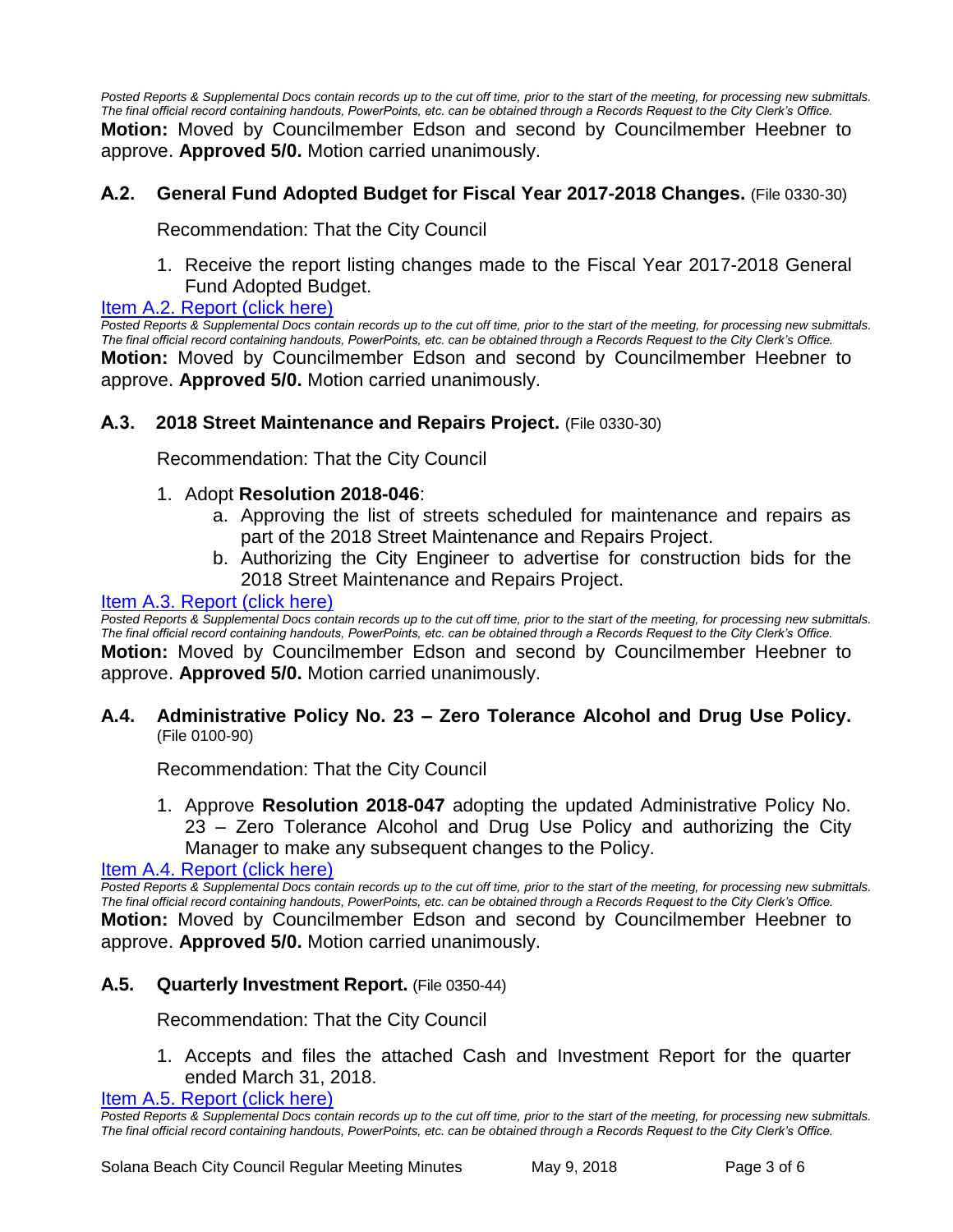**Motion:** Moved by Councilmember Edson and second by Councilmember Heebner to approve. **Approved 5/0.** Motion carried unanimously.

#### **A.6. New Temporary Public Art Location At Seascape Sur Beach Access.** (File 0910-41)

Recommendation: That the City Council

1. Adopt **Resolution 2018-057** approving the Seascape Sur beach access as a new location for the Temporary Public Arts Program.

#### [Item A.6. Report \(click here\)](https://solanabeach.govoffice3.com/vertical/Sites/%7B840804C2-F869-4904-9AE3-720581350CE7%7D/uploads/Item_A.6._Report_(click_here)_5-9-18.PDF)

*Posted Reports & Supplemental Docs contain records up to the cut off time, prior to the start of the meeting, for processing new submittals. The final official record containing handouts, PowerPoints, etc. can be obtained through a Records Request to the City Clerk's Office.* **Motion:** Moved by Councilmember Edson and second by Councilmember Heebner to approve. **Approved 5/0.** Motion carried unanimously.

# **C. STAFF REPORTS**: (C.1. - C.3.)

*Submit speaker slips to the City Clerk.*

**C.1. Establishing the Solana Energy Alliance FY 2018 & FY 2019 Budget and Resolution 2018-056 Approving A Loan for Solana Energy Alliance Start-Up Costs.** (File 1010-40)

Recommendation: That the City Council

- 1. Adopt **Resolution 2018-055** approving the Solana Energy Alliance Fiscal Year 2018 and Fiscal Year 2019 budgets.
- 2. Adopt **Resolution 2018-056** approving a loan from the General Fund to the Solana Energy Alliance Enterprise Fund.

[Item C.1. Report \(click here\)](https://solanabeach.govoffice3.com/vertical/Sites/%7B840804C2-F869-4904-9AE3-720581350CE7%7D/uploads/Item_C.1._Report_(click_here)_5-9-18.pdf)

[C.1. Supplemental Docs \(updated 5-9 at 8:00am\)](https://solanabeach.govoffice3.com/vertical/Sites/%7B840804C2-F869-4904-9AE3-720581350CE7%7D/uploads/C.1._Supplemental_Docs_(updated_5-9_at_8am).PDF)

*Posted Reports & Supplemental Docs contain records up to the cut off time, prior to the start of the meeting, for processing new submittals. The final official record containing handouts, PowerPoints, etc. can be obtained through a Records Request to the City Clerk's Office.*

Dan King, Assistant City Manager, presented a PowerPoint (on file).

Council and Staff discussed that the City's general fund was not at risk, costs were being monitored, legal services were secured for the lock box agreement, reserve account agreement, and the T.E.A. and Calpine agreements, that Phase 2 required some upfront costs including the promissory note and T.E.A.'s costs for regulatory requirements, analyzing the proforma and load data to come up with a budget, and that the funds would be recovered after the launch of the C.C.A. He spoke about the upfront costs of \$117,00 by the City, the \$100,000 bond secured by Calpine, and \$1.1 million by T.E.A. to secure resource adequacy and secure upfront energy, which would be reimbursable once the C.C.A. was up and running.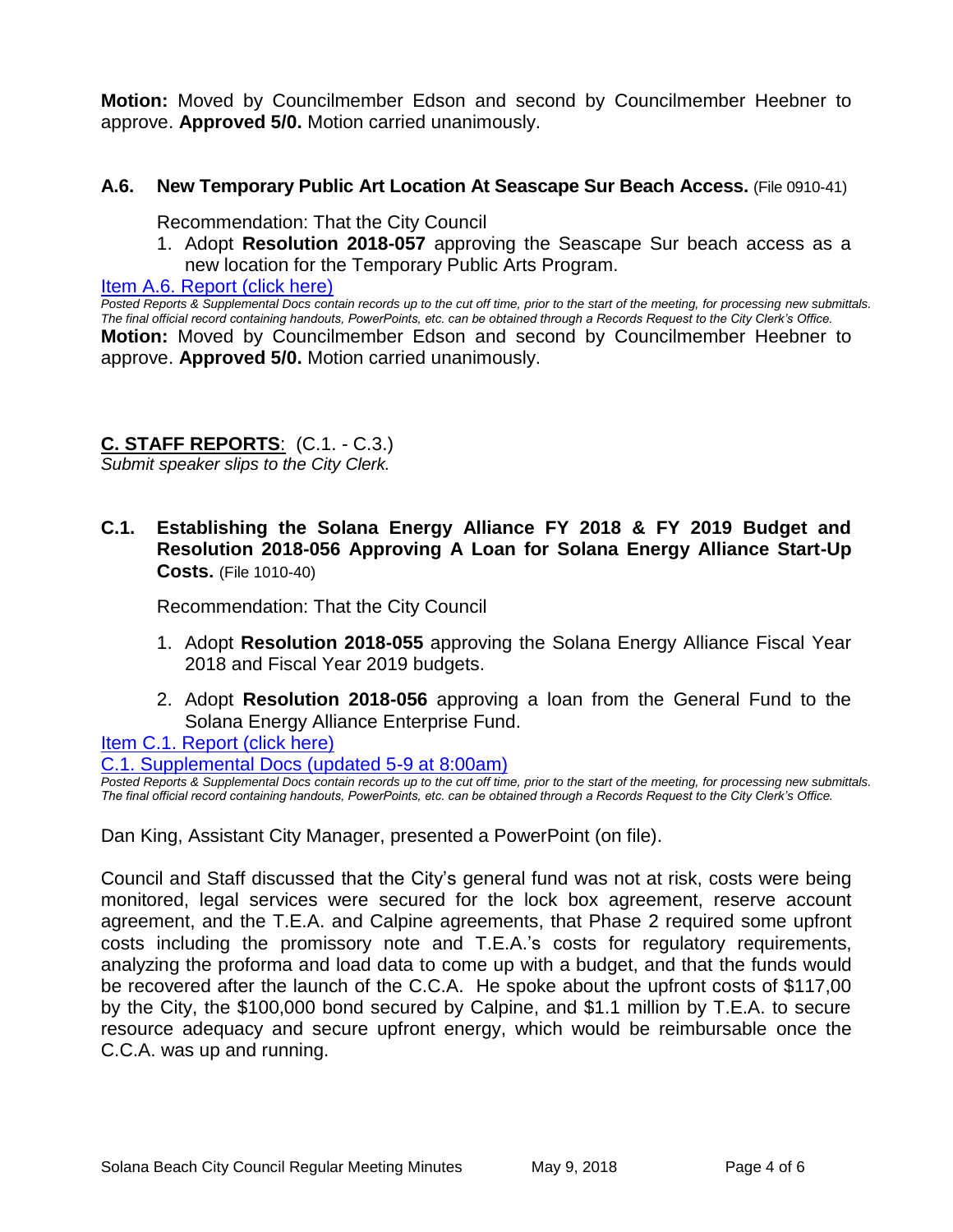**Motion:** Moved by Councilmember Heebner and second by Councilmember Edson to approve. **Approved 5/0.** Motion carried unanimously.

# **C.2. Introduce (1st Reading) Ordinance 486 Amending the Solana Beach Municipal Code Chapter 8.04 Animal Control and Executing a Three Year Agreement for Animal Control Services with the San Diego Humane Society.** (File 0200-10)

Recommendation: That the City Council

- 1. Approve **Resolution 2018-049** authorizing the City Manager to execute the agreement with San Diego Humane Society for the delivery of Animal Control Services.
- 2. Introduce **Ordinance 486** making necessary changes to SBMC Chapter 8.04 Animal Control.

[Item C.2. Report \(click here\)](https://solanabeach.govoffice3.com/vertical/Sites/%7B840804C2-F869-4904-9AE3-720581350CE7%7D/uploads/Item_C.2._Report_(click_here)_5-9-18.PDF)

*Posted Reports & Supplemental Docs contain records up to the cut off time, prior to the start of the meeting, for processing new submittals. The final official record containing handouts, PowerPoints, etc. can be obtained through a Records Request to the City Clerk's Office.*

Greg Wade, City Manager, introduced the item

Dan King, Assistant City Manager, presented a PowerPoint (on file).

Dr. Gary Weitzman, San Diego Humane Society's President answered Council's questions stating that they cared for domestic animals, and coyotes and other wild life would be cared for by Project Wildlife, that their general animal hold period was four days and then put up for adoption indefinitely, they had a zero euthanasia policy for healthy and treatable animals, that they would have an officer patrolling during normal business hours until 5:00 p.m. working with Maine Safety, Fire Safety, and the Police Department, and that they would respond by patrolling and answering calls as well as issuing citations.

**Motion:** Moved by Deputy Mayor Zahn and second by Councilmember Edson to approve. **Approved 5/0.** Motion carried unanimously.

#### **C.3. Council Boards, Committees & Commissions Appointments to Fill Vacancies.** (File 0410-05)

Recommendation: That the City Council

- 1. Review the Regional Boards/Commissions/Committees.
	- a. Determine the City Selection Committee 2018 remainder term appointment.
	- b. Review all vacancies to make necessary appointments, as well as any necessary alternates.
- 2. Review Council Standing Committees' vacancies and make the necessary appointment, as well as alternate appointments, if necessary.

[Item C.3. Report](https://solanabeach.govoffice3.com/vertical/Sites/%7B840804C2-F869-4904-9AE3-720581350CE7%7D/uploads/Item_C.3._Report_(click_here)_5-9-18.PDF) (click here)

*Posted Reports & Supplemental Docs contain records up to the cut off time, prior to the start of the meeting, for processing new submittals. The final official record containing handouts, PowerPoints, etc. can be obtained through a Records Request to the City Clerk's Office.*